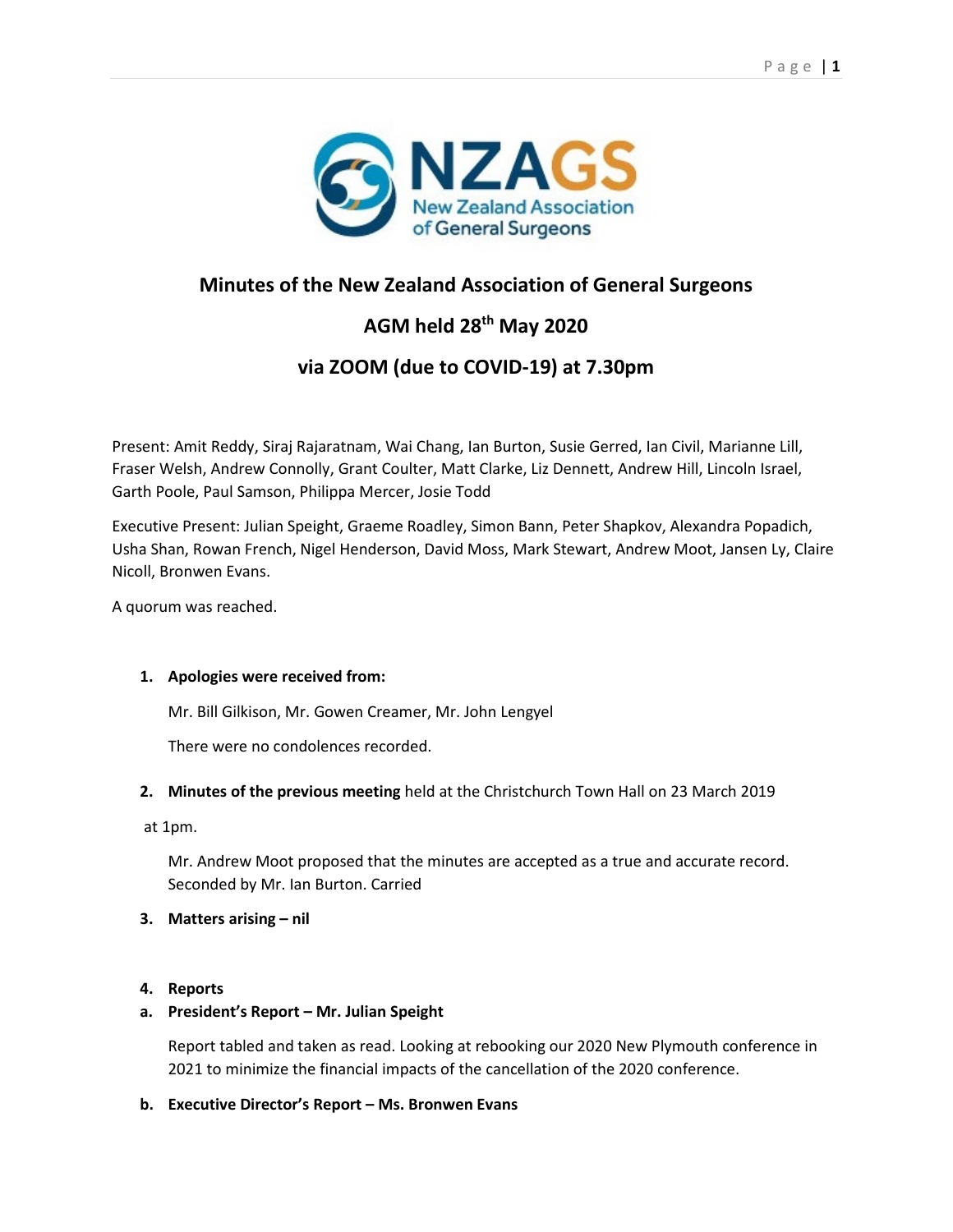Report tabled and taken as read. Thank you to Mr. Peter Shapkov for all his service as treasurer. He is stepping down having fulfilled his two terms. It's been a pleasure working with you.

#### **c. Treasurer's Report – Mr. Peter Shapkov**

Report tabled and taken as read. Mr. Peter Shapkov noted that NZAGS was in good financial health, with \$88k surplus and \$1.474M in reserves. There is expected to be a large IT spend in 2020 of around \$150k on SOLA – due to changes to training moving to competency overview.

#### **d. Chair of the NZBiGS – Mr. Simon Bann**

Report tabled and taken as read. Acknowledges the great work the new committee has done over the past eighteen months and the new curriculum. The introduction of which is delayed until 2022 with the new 5-year training starting. A big thank you to Elizabeth Dennett who has resigned from the academic chair and Greg O'Grady has agreed to step into that role.

Exams are all in place for Sept 8-9. Trainee Selection September 2.

#### **e. Chair of NZ Training Committee – Mr. David Moss**

Report tabled and taken as read. Twenty-three New Zealanders eligible to sit the exam. This could mean quite a lot of surgeons finish this December. Though not in our remit, what the newly qualified surgeons will do is a bit uncertain. Certainly, it's looking like limited, or no fellowships, due to COVID-19. As a NZ community we may need to look at ways to accommodate the newly qualified surgeons. It's unlikely we'd take on 23 new trainees in 2021 so may be some positions.

#### **5. Special resolution – Update the NZAGS Constitution- Bronwen Evans**

With the advent of the NZBiGS, the Executive Committee thought it prudent to add the Chair of this board to the Executive Officers list. In addition, the Executive want to introduce a 'New Fellow' officer to ensure exposure to the newer fellows as to what the NZAGS and Executive does for general surgery in NZ. A way to ensure succession planning moving forward.

a. Add NZBiGS Chair to the list of officers

Mr Andrew Hill raised some concerns about using the name NZBiGS. A board inferred perhaps a higher status than was indicated, and he suggested renaming the board to NZ Education Committee (NZEC) or some such by removing the word 'board'.

Others thought having two 'education' type committees may be confusing.

The vote passed unanimously to add the NZBiGS Chair to the list of Executive Officers.

However, it was also noted that the NZAGS Executive would look at whether NZAGS needs to rename the board. However, any name should reflect what the board actually does. The Executive are to discuss at the next Executive Committee meeting.

b. Add the Young Fellows position to the executive list of officers.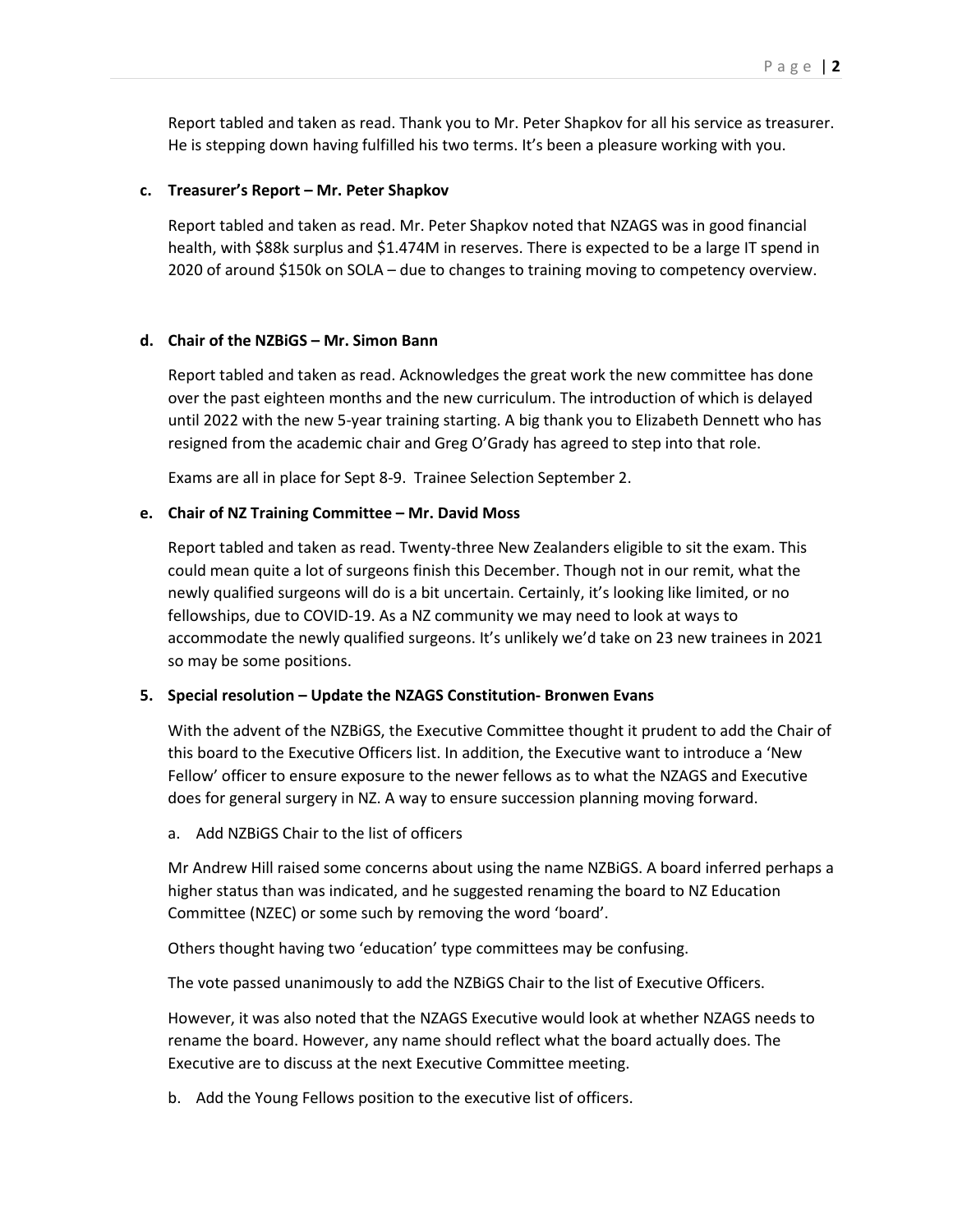Voted and passed unanimously.

# **6. To Appointment new auditors – Mr. Peter Shapkov**

It was passed unanimously that NZAGS appoint new auditors Dent and Health Chartered Accountants.

# **7. Ratification of Annual Membership subscription**

Mr. Peter Shapkov moved that the NZAGS Executive would keep the Annual Membership subscription at the current level of \$540pa (incl GST) for a full membership. Seconded by Mr. Julian Speight. Carried.

# **8. Notification of New Executive Officer Positions**

Notification that the NZAGS Executive voted Mr. Graeme Roadley as the new President. He moves up from his role of Vice-President which he has held for two years.

A big thank you to Mr. Julian Speight for completing his two years as President and previous to that Vice-President. Julian stays on as immediate Past-President and we thank him for his considerable contribution to NZAGS over his terms. Julian thanked the staff of NZAGS for their support and how much he's enjoyed his term as President. He wished Graeme well.

Mr. Rowan French has been elected to be Vice-President and he will become President at the end of Graeme's two-year term in March 2022.

## **9. Notification of a new Treasurer**

Notification that current Executive member Dr. Aleksandra Popadich is taking over as Treasurer from Mr. Peter Shapkov who has completed his two terms. Peter has done a marvelous job, thank you.

# **10. NZAGS Practice Visits Programme Trial Update – Mr. Rowan French**

Early March myself, Mr. Nigel Henderson, Mr. Andrew Moot and Mr. Gowan Creamer undertook one practice visit each in two teams. One rural practice and one metropolitan practice were visited, both in the South Island. The visits were held over one day.

Reports have been compiled and discussed by the Practice Visits Committee, and findings reports sent back to the visitees.

Feedback from both visitors and visitees has been very positive. Only minor changes have been recommended, nothing major. To complete the trial NZAGS hopes to do two more visits by the end of the year if allowed under COVID-19 situation.

Currently in the process of seeing what we can gain in terms of CPD credit for both the visitees and the visitors. Encouraging those who have been visitees to become visitors in the future.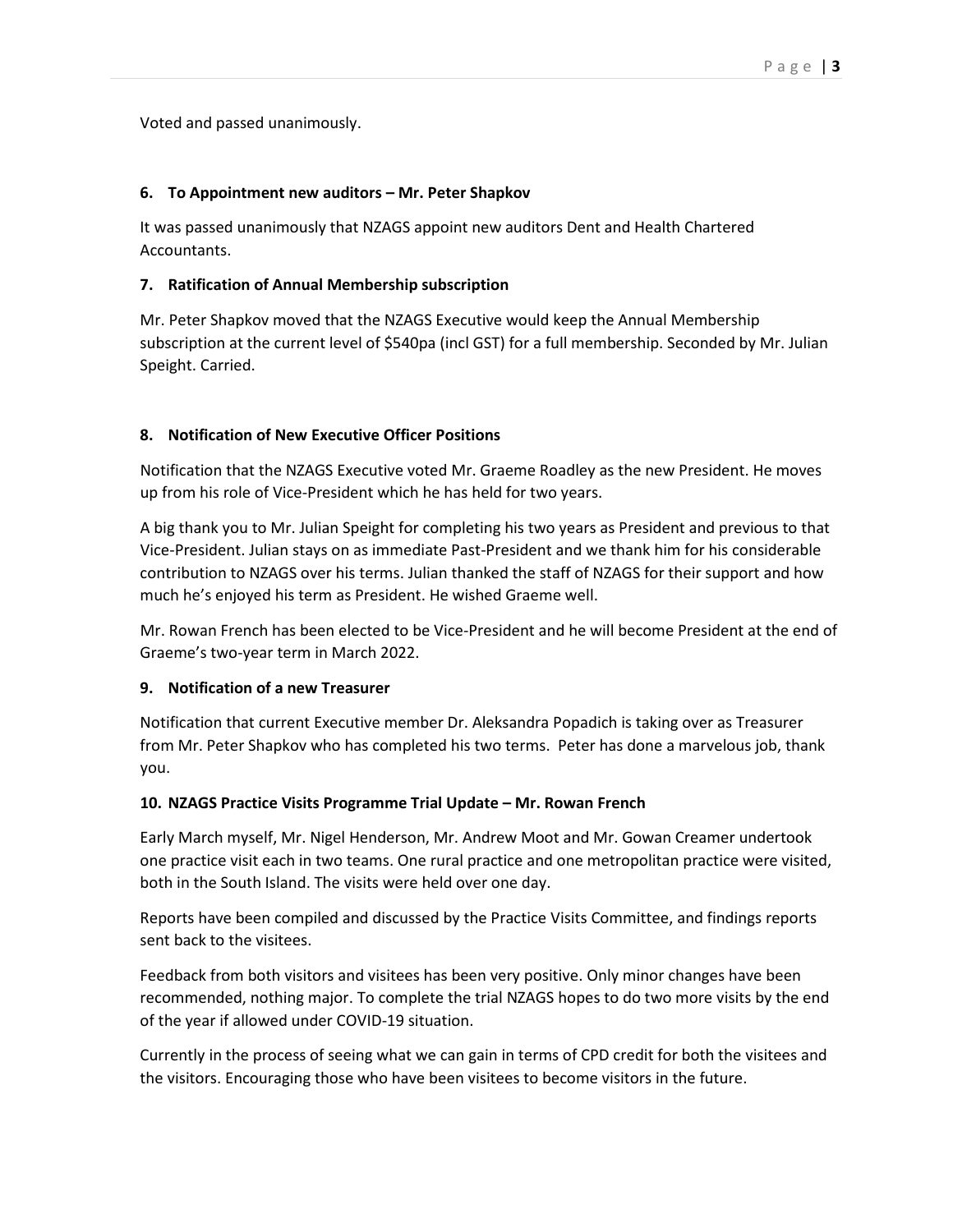Mr. Andrew Hill is head of the Professional Standards Committee and is happy to work with NZAGS on this. NZOA and AOA have been doing this for a while. Andrew's paper in the ANZ journal of surgery showed that PV (admittedly not in surgery) delivered no real benefit. If NZAGS are using it for CPD points that is reasonable, but if positioning it as something you have to do, NZAGS needs to prove it's valuable, and secondly who is funding the costs associated with them. NZOA have found no 'problem surgeons' and Andrew was concerned at some statement that PSDB were using PV to weed out older near retirement surgeons.

Mr Andrew Connolly suggests that the Medical Council views them as positive and that PV have been proven to be a sound 'collegial' tool. They have been found (again not in surgery) to be of considerable benefits in work life balance, collegiality, planning for retirement etc. It's not pass fail but more focused on best practice and sharing knowledge. It's also CPD points for those surgeons employed in public hospitals. Don't over-complicate the PV. NZOA members voted before their programme started and 97% said it was a waste of time. After the trial the members voted again and 95% said make it compulsory and up the fees to pay for it.

Mr. Rowan French responded by stating no plans to make PV mandatory. That NZAGS has talked and reviewed both the NZOA and the RANZCOG programmes, with the latter sitting better with the NZAGS goals for our PV programme. As to costs, it's expense recovery only, but how do you compare it to a conference for example. (Mr. Andrew Connolly thinks a PV is way better than attending a conference and the CPD points should reflect this).

Mr. Garth Poole suggested a sound process was to put a good performing visitor with an under performing visitor to do the visit together, as it also made the under performing visitor realise they need to do some work.

Mr. Andrew Moot stressed it's not about finding underperforming surgeons.

Dr. Philippa Mercer asked how we would fund PV.

Bronwen Evans explained the trail costs are covered by NZAGS but moving forward we would expect the visitee to cover the cost of the visit – looking at around \$1650 per visit. Only cost recovery.

#### **11. General Business**

None

## **12. Next ASM – New Plymouth 2021 – convenor Nigel Henderson**

Thank you to Nigel to agreeing to go again – When Things Go Pear Shaped-Take Two

Mr. David Moss – Please implore members to help and attend New Plymouth since Nigel, who is in a very small regional center with not very many surgeons, is having to work on the conference for two years in a row. It's a big ask and we should all support him.

Mr. Nigel Henderson - hopes Australia will be in the bubble and also to focus on getting more female speakers on the programme.

NZAGS staff will be there to do as much work as possible with Workz4u.